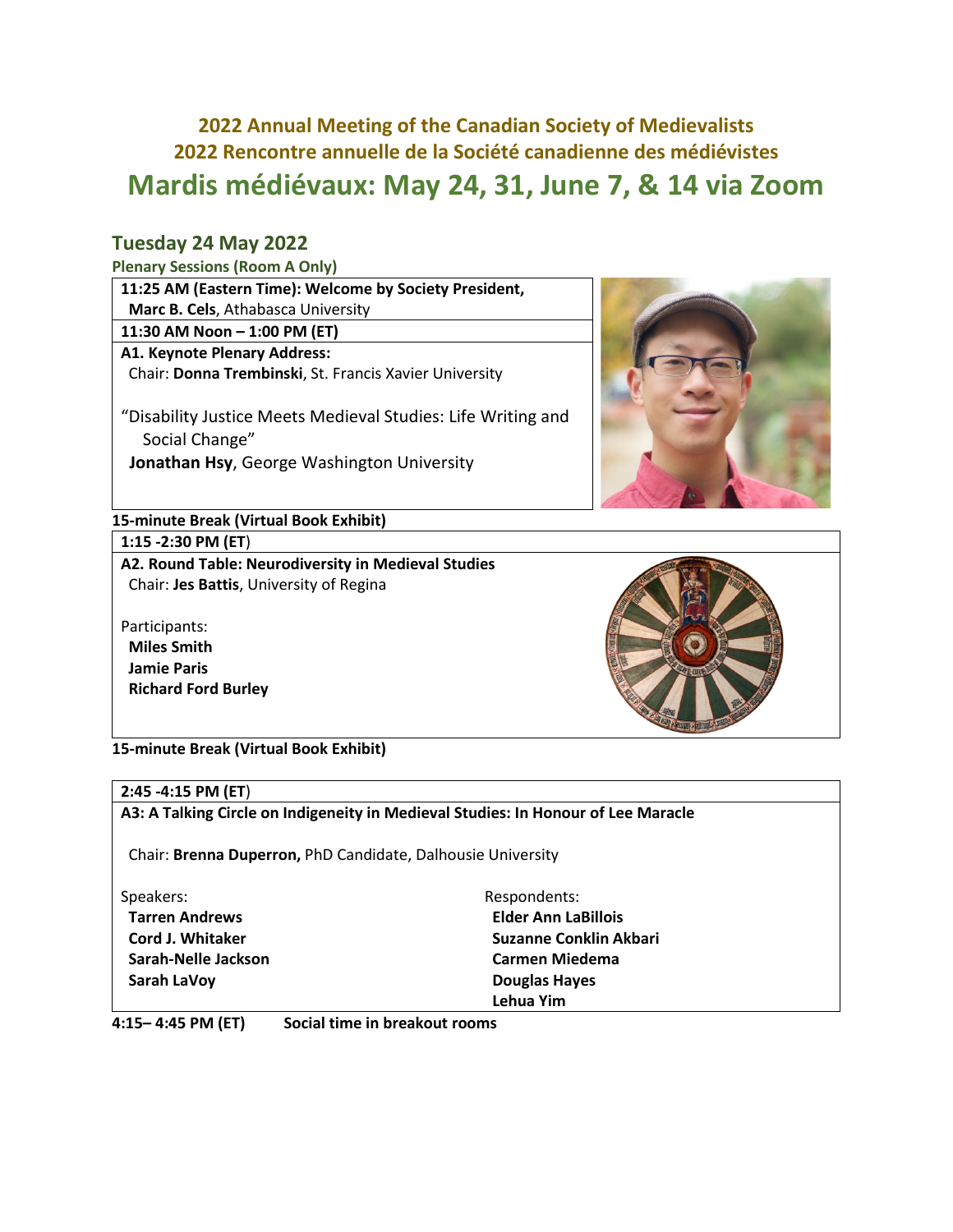## **Tuesday 31 May 2022**

| 11:30AM - 1:00 PM (Eastern Time): Room A |  |
|------------------------------------------|--|
|------------------------------------------|--|

**A4. Past President's Plenary Address I** Chair: **Kathy Cawsey**, Dalhousie University

"The Puiset Bible (Durham Cathedral Library MS A.II.1): Images and Contexts"  **Dominic Marner**, University of Guelph



| 15-minute break (Virtual Book Exhibit)                                                   |                                                                                     |
|------------------------------------------------------------------------------------------|-------------------------------------------------------------------------------------|
| 1:15-2:30 PM (Eastern Time): Room A                                                      | <b>Room B</b>                                                                       |
| A5. Community and Identity:                                                              | <b>B5. Arthurian Literature</b>                                                     |
| Monks, Clergy, and Canons I                                                              | Chair: David Hay, University of Lethbridge                                          |
| Chair: Alison More, University of Toronto                                                | "A Kiss is Just a Kiss: Sir Gawain and Queer<br>Youth Studies"                      |
| "Gregory of Tour's 'Bad Bishops' and the Politics of<br>Asceticism in the Sixth Century" | Jes Battis, University of Regina                                                    |
| Peter Johnsson,                                                                          | "What Else Ought There Be?": The Role and                                           |
| "What did Religious Men Wear Under Their<br>Habits?"                                     | Representation of Women in Sir Gawain and<br>the Green Knight and The Green Knight" |
| Jacqueline Murray, University of Guelph                                                  | <b>Drew Maxwell, Trent University</b>                                               |
| "The Monastic Family"                                                                    | "The Invisible Knight: Disability in Thomas                                         |
| Jack Mallon, MA Student, Carleton University                                             | Malory's Le Morte D'Arthur"                                                         |
|                                                                                          | Linda Steele, R.N. BHums                                                            |
| 15-Minute Break (Virtual Book Exhibit)                                                   |                                                                                     |
| 2:45-4:00 PM (Eastern Time): Room A                                                      | Room B                                                                              |
| A6. Community and Identity:                                                              | <b>B6. Equity Perspectives on English Literature</b>                                |
| Monks, Clergy, and Canons II                                                             | Chair: Michael Kightley, Louisiana U.                                               |
| Chair: Alison More, University of Toronto                                                | "Re-evaluating Voices and Visions: Can                                              |
|                                                                                          | Disability Studies Heln us Understand Margery                                       |

|                                                           | Disability Studies Help us Understand Margery  |  |
|-----------------------------------------------------------|------------------------------------------------|--|
| "Milk-Meats and Monastic Men"                             | Kempe's Mysticism?"                            |  |
| Allison D. Fizzard, University of Regina                  | Sarah Carruthers, M.A. Student, University of  |  |
|                                                           | Toronto                                        |  |
| "Matters of Trust: Masculine Realities Material and       | "Closyd in an Hows of Ston': Re-Considering    |  |
| Immaterial for Clerics in Edward IV's England"            | Enclosure and Community in The Book of         |  |
| <b>Derek Neal, Nipissing University</b>                   | Margery Kempe and the works of Julian of       |  |
|                                                           | Norwich"                                       |  |
| "A Humanist Approach to Religious Reform:                 | Brenna Duperron, PhD Candidate, Dalhousie      |  |
| Monastic Renewal in Richard Whitford's Pype, or           | University                                     |  |
| Tonne, of the Lyfe of Perfection"                         | "Designing Empathetic Learning Experiences for |  |
| Brandon Alakas, University of Alberta                     | Indigenous Students in Medieval Studies: First |  |
|                                                           | Steps"                                         |  |
|                                                           | Douglas W. Hayes, Lakehead University          |  |
| 4:00 - 4:30 PM (ET) Room A: Social time in breakout rooms |                                                |  |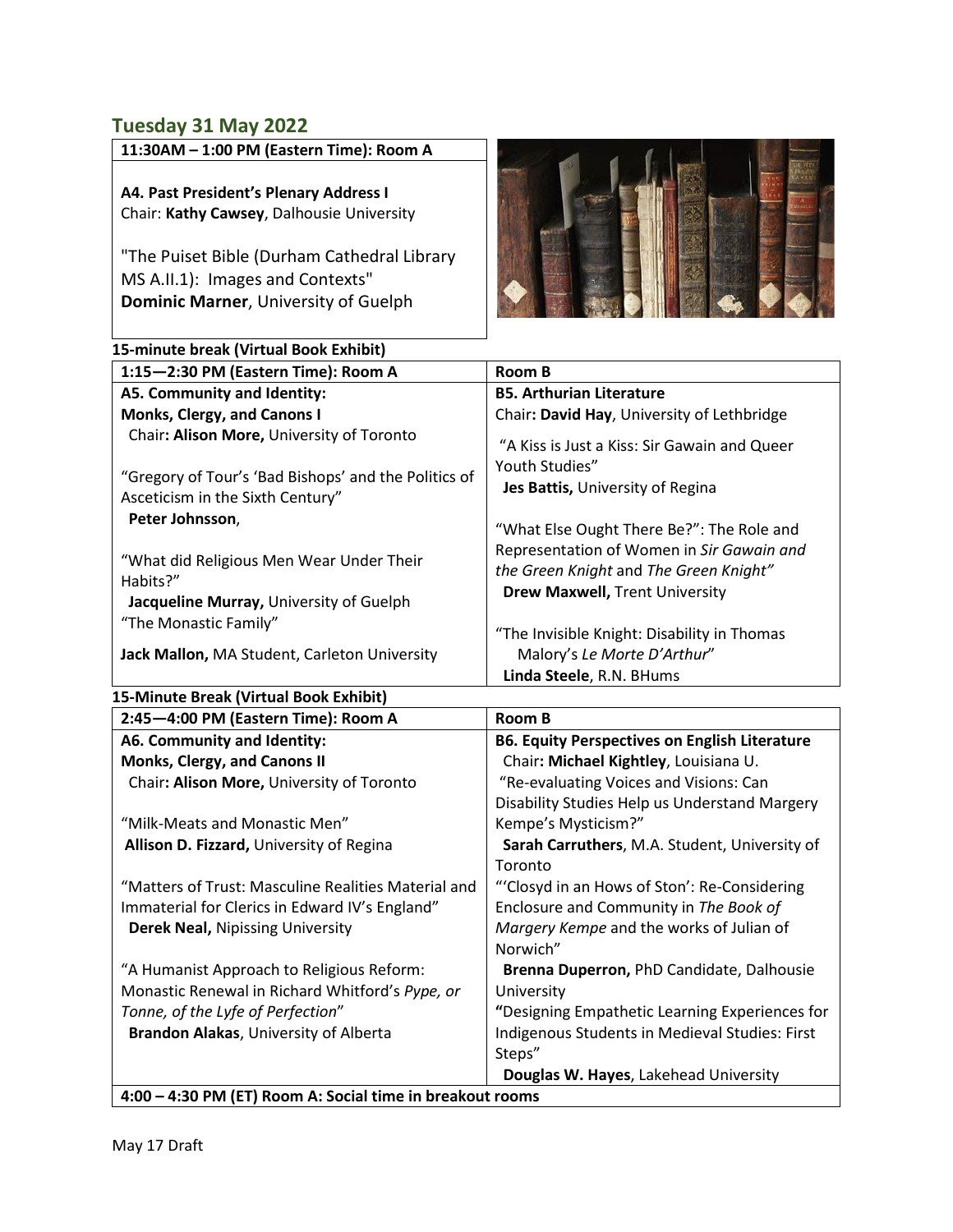## **Tuesday 7 June 2022**

| TUCJUUY 7 JUNG EVEE                                                                                                                 |                                                |  |  |  |  |
|-------------------------------------------------------------------------------------------------------------------------------------|------------------------------------------------|--|--|--|--|
| 11:30 AM-1:00 PM (Eastern Time): Room A                                                                                             |                                                |  |  |  |  |
| A7. Past President's Plenary Address II                                                                                             |                                                |  |  |  |  |
| Chair: Siobain Bly Calkin, Vice President                                                                                           |                                                |  |  |  |  |
| "The Grammar of Rape"                                                                                                               |                                                |  |  |  |  |
| Kathy Cawsey, Dalhousie University                                                                                                  |                                                |  |  |  |  |
| 15-minute Break (Virtual Book Exhibit)                                                                                              |                                                |  |  |  |  |
| 1:15 - 2:30 PM (ET): Room A                                                                                                         | <b>Room B</b>                                  |  |  |  |  |
| <b>A8. Reading Material Culture</b>                                                                                                 | <b>B8. ArcGIS Story Map of The Decameron</b>   |  |  |  |  |
| Chair: Marc B. Cels, President                                                                                                      | Chair: Sandra Parmegiani, Guelph University    |  |  |  |  |
| "Slavery in the Norse North Atlantic Medieval<br>World: Interpreting the Evidence"<br>Kevin McAlees, Curator of History, Provincial | Teresa Russo, University of Toronto            |  |  |  |  |
| Museum of Newfoundland and Labrador                                                                                                 | Josefina Novoa Reátegui, University of Toronto |  |  |  |  |
| "Vineam Domini: Slaves, Pagans and the Baltic<br>Crusades"                                                                          | Rion Levy, University of Toronto               |  |  |  |  |
| Harriet M. Sonne de Torrens, University of                                                                                          |                                                |  |  |  |  |
| <b>Toronto Mississauga</b>                                                                                                          |                                                |  |  |  |  |
| "Protecting the Page: Safeguarding Medieval                                                                                         |                                                |  |  |  |  |
| Manuscripts as Cultural Heritage"                                                                                                   |                                                |  |  |  |  |
| Alvionne Karpinski, PhD Candidate UBC, and                                                                                          |                                                |  |  |  |  |
| Stephanie Lahey, University of Toronto                                                                                              |                                                |  |  |  |  |
| 15-minute Break (Virtual Book Exhibit)                                                                                              |                                                |  |  |  |  |
| 2:45 - 4:00 PM (ET): Room A                                                                                                         | <b>Room B</b>                                  |  |  |  |  |
| <b>A9. Politics and Philosophies</b>                                                                                                | <b>B9. Constructing and Contesting Memory</b>  |  |  |  |  |
| Chair: David Watt, Editor of Florilegium                                                                                            |                                                |  |  |  |  |

| Chair: David Watt, Editor of Florilegium                                                                                                                            |                                                                                                                              |
|---------------------------------------------------------------------------------------------------------------------------------------------------------------------|------------------------------------------------------------------------------------------------------------------------------|
| "Neoplatonism and the Female Combatant in                                                                                                                           | Chair: Allison Fizzard, Secretary-Treasurer                                                                                  |
| Latin Christendom and the Muslim World"<br>David J. Hay, University of Lethbridge                                                                                   | "Medieval Information Architecture"<br>Yin Liu, University of Saskatchewan                                                   |
| "When the Philosophical-Metaphysical<br>Framework Limits our Understanding of the Text:<br>An Arabic-Contextual Approach for the<br>Interpretation of al-Mugaddima" | "New Images for the Memory in Christine de<br>Pizan's The Book of the City of Ladies"<br>Teresa Russo, University of Toronto |
| Lilian Abou-Tabickh, Ph.D., University of<br>Toronto                                                                                                                | "Hell to Pay: Dante, the Inferno, and the<br>Scrovegni of Padua"                                                             |
| "The Wolfarian Statutes and Social Reform:<br>Utopianism and Medieval Visions of Reform in<br>Sixteenth-Century Germany"                                            | Brian A. Pollick, PhD., Associate Fellow, Centre<br>for Studies in Religion and Society, University<br>of Victoria.          |
| <b>Geoffrey Dipple, University of Alberta</b>                                                                                                                       |                                                                                                                              |

**4:00– 4:30 PM (ET) Room A: Social time in breakout rooms**